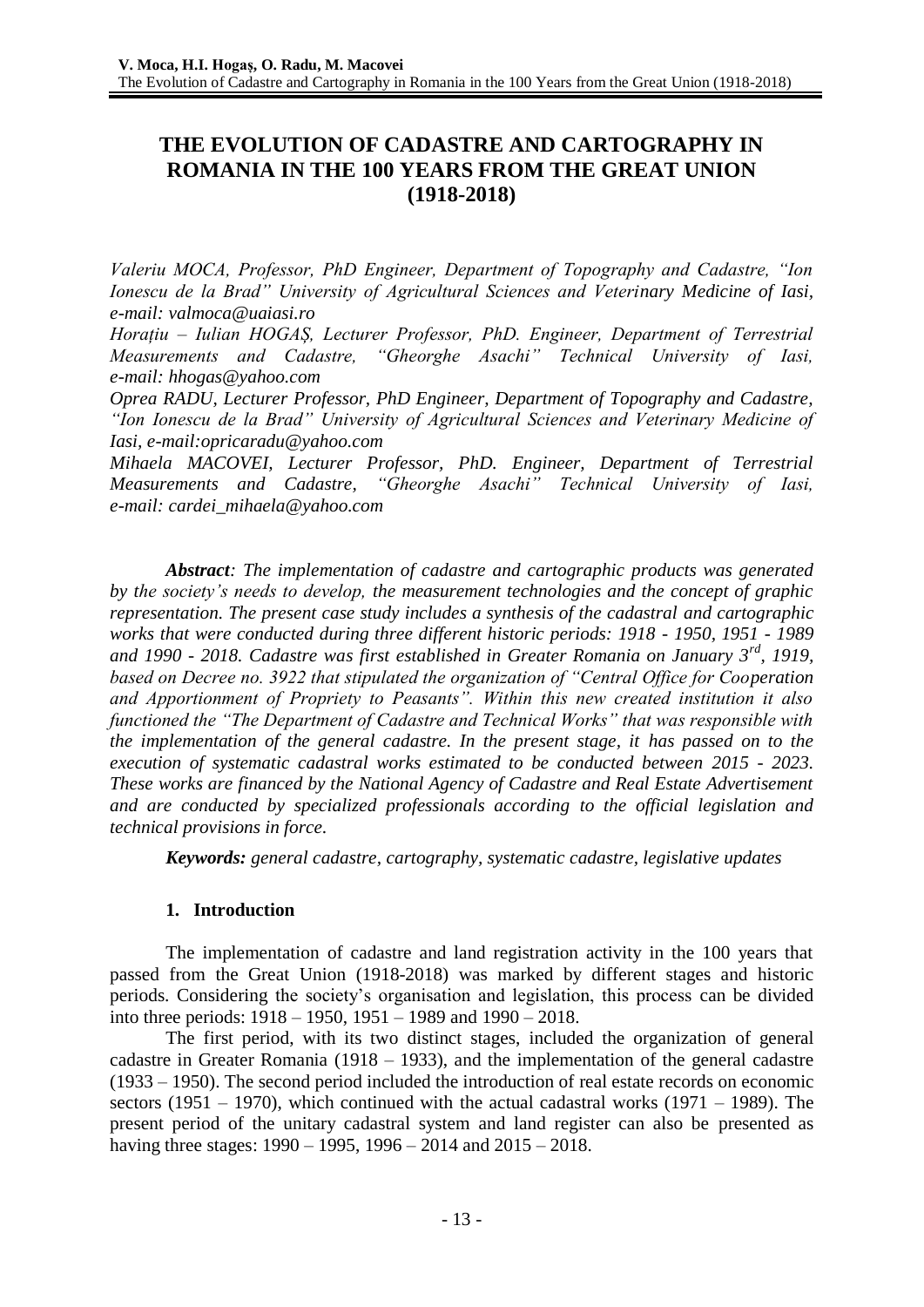#### **2. The first cadastral activities in Romania**

Cadastre and land registration was introduced by the Romanian provinces gradually, under the impulse of different regulations and legislations. The apparition of cadastral works and/or land delimitation differed from one Romanian province to the other, considering the particularities of their historical evolution and the economic needs of the society.

- In **Northern Bukovina**, the cadastre originates from the "*patenta*" dated August 11<sup>th</sup>, 1770. The cadastral works relied on the legal provisions of 1816 and 1817 that also included the land register advertisement system (Miclea, M., 1995). The cadastre of Bukovina was organized based on the "*cadastral registrations"* that had the same range of activity as the courts of peace, under the command of which it was introduced the land register advertisement system on April  $20<sup>th</sup>$ , 1874.

- In **Transilvania** and **Banat**, the cadastre had its debut in 1794, and it was established by the *Austrian Imperial Decree* of October 20<sup>th</sup>, 1849, based on which the cadastral works were performed in stages, in the following years:

 **1850 - 1854**, the "*concretual cadastre*" it was introduced based on the measurements made by "*picheri*" or "*crocari*", notaries and other public officers;

 **1875 - 1885**, the previous works were redone by establishing the limits, measuring and drawing up maps, at scale 1:7 200, based on the Ordinance no. 2784, November  $8<sup>th</sup>$ , 1867;

 **1892 - 1918,** the "*precision cadastre*" started being introduced, based on cadastral and merging works, that relied on the general cadastral network;

At the same time with the beginning of cadastral works, it was legalized the real estate advertisement system. It relied on the Land Register Regulation of 1855 and the Ordinance on the expansion of the provision of the regulation from 1870 (Miclea, M., 1995).

- In **Muntenia**, the first written legal provision on the limits of real estates is in Alexandru Ipsilante's "*Pravilniceasca Condică*" (1780), followed in 1819 by the "*Law of Ion Gheorghe Caragea*". The two laws stated the real estate had to be measured and delimited, and it also included a set of legal provisions (Boş, N., 2003).

- In **Moldavia**, the "*Calimach code*" was approved in 1817 at the initiative of the ruler Scarlat Calimachi. Apart from legal measures, it was also stipulated the obligation of measuring the estates. This code was also known as "*The Civil Code of the Principality of Moldavia"* and it was applied until 1865 when the Civil Code entered into force.

Based on the Organic Regulations used in the two Romanian provinces until 1858, the following two new law projects were drawn up. They included details on estate delimitation, with cadastral purposes, as follows:

 "*Project of cadastral measurements in the entire Principality*", drawn up in 1831 in Muntenia, under the rule of Alexandru Dimitrie Ghica;

• *Project of public laws and real estate delimitation*", drawn up in 1832, under the rule of Mihail Grigore Sturdza.

- In the **Old Kingdom** it was drawn up "*Regulation for the establishment of real estate limits*" (1868), for better knowing the properties. This regulation introduced the title of land surveyor and it was established the procedure for settling the limits of real estates.

The implementation and coordination of geodetic, topographic and mapping activity was conducted by military and civil institutions. In this context there are mentioned: The Military Topographic Services (1859 - 1870); The Army's War Warehouse (1870 - 1895) and the Army's Geographic Institute (1895 - 1910). Towards the end of the  $19<sup>th</sup>$  century the geodetic (1873) and topographic (1875) activity for making the map of Romania started, also known as *the basic plan at scale 1:20 000* (Dragomir, V., Rotaru, M., 1986).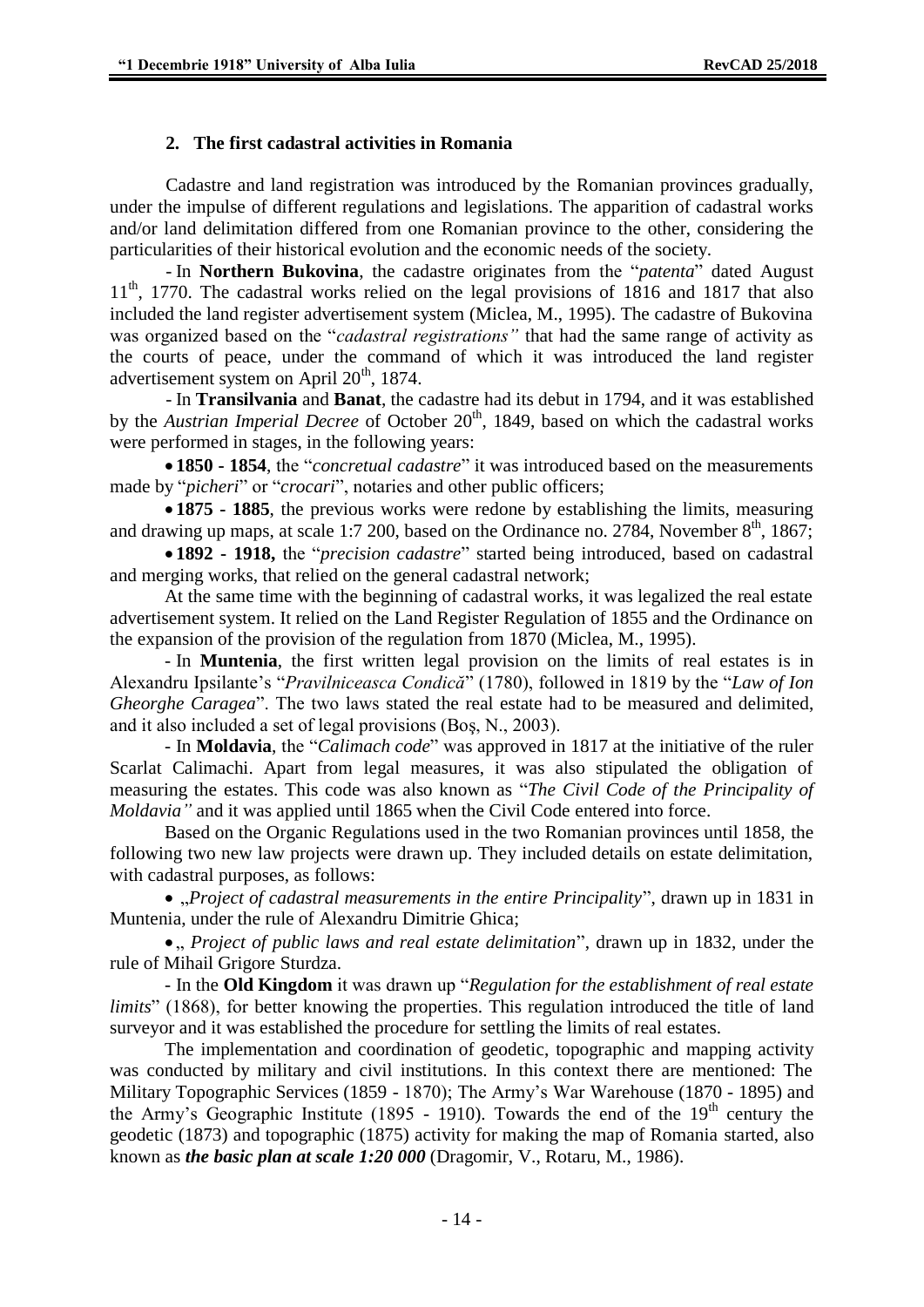The maps and topographic plans drawn up in time were made using different systems of cartographic projections. In 1873 it was adopted the *"equivalent Bonne pseudoconic projection",* being considered "*the first applicable projection for the country's topographic map"* (Munteanu, C., 2003).

**The map of Moldavia** was drawn up based on the measurements conducted between 1873-1895, with an interruption between 1871 and 1878, due to Romania's war of independence. The measurements were calculated using the *Bessel – 1841 reference ellipsoid* and reduced to the *equivalent Bonne pseudoconic projection plane.* Moldavia's map included *496 map sheets*, 50 x 50 cm, scale 1:20 000.

*The map of Dobrogea* was drawn up based on the topographic measurements conducted after the War of Independence, between 1880-1884. For this territory there were created 736 map sheets, at scale  $1:10000$ , which included 25 km<sup>2</sup>, and were used both for the map of the country and for cadastral records.

*The map of Eastern Muntenia* that included the territory east to the Zimnicea meridian (23<sup>°</sup> east to Paris) was updated after the works conducted between 1895 and 1899. The decimal system of the meter was used for the first time with these geodetic and topographic measurements. The topographic map of eastern Muntenia, at scale 1:20 000 included 460 map sheets, 100 km<sup>2</sup> on each sheet, being edited on map sections of 50x50cm.

*The map of western Muntenia and Oltenia* included the territory situated west to the Zimnicea meridian, being drawn up based on the measurements conducted since 1896 on. The *1880- Clarke ellipsoid* was used as well as the *equivalent Bonne pseudoconic projection.*

Below there is a fragment of the topographic map of **eastern Muntenia** made in 1895, *"Planul Bucurescii*" (The plan of Bucharest), scale 1:20 000, (The Military Topographic Division, 2004), on the anniversary of "*145 years of Military Topographic Service* " (Fig.1).



Fig. 1. Fragment of the plan of Bucharest, scale 1:20 000, 1895.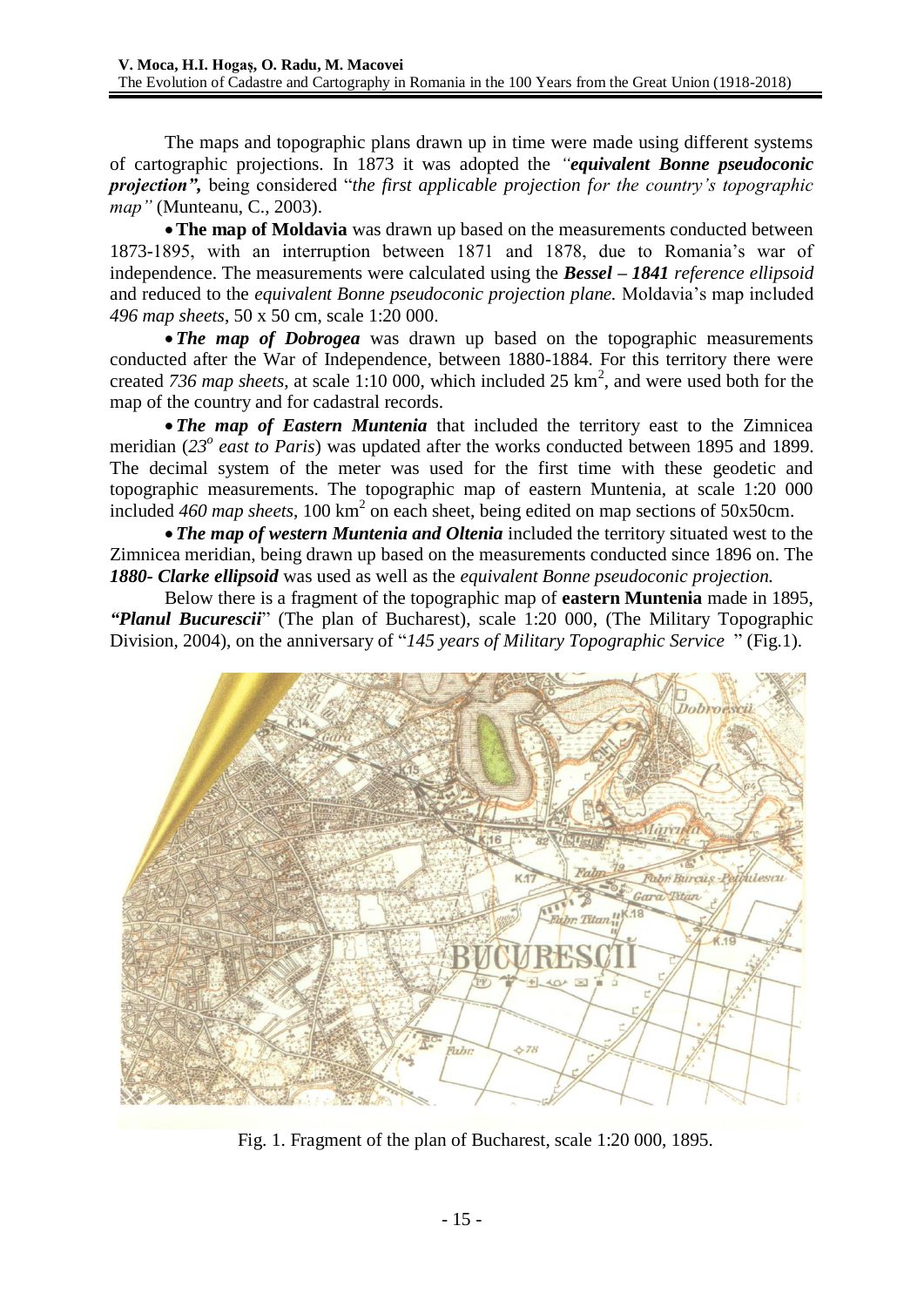In 1900 the general C.I. Bratianu presented on the anniversary of 25 years of the Romanian Geographic Society (1875-1900), the stage of the mapping process. By 1900 *"almost 2/3 of Romania's map were completed, being presented the following documents: the map of Moldavia, scale 1:20 000, the map of Dobrogea, scale 1:10 000 and the map of Muntenia, scale 1:20 000, close to the Olt Valley*" (Dragomir, V., Rotaru, M., 1986).

### **3. Historic period (1918 – 1950)**

The first great reforms conducted in Greater Romania were the *Agricultural Reform* adopted in 1917 and the *Electoral Reform*, promulgated in 1918 and 1919. The evolution of cadastral and cartographic works in this period underwent two distinct phases.

### **3.1. The organization and unification of cadastre (1919 - 1933)**

This phase began with the approval of the *Royal decree no. 3922 of January 3rd, 1919,* that lay at the base of the "*Central Department of Cooperation and Villager's Appointment of Property*". At first, this Department also included the "*Department of Cadastre and Technical Works*" that was afterwards transferred to the Ministry of Agriculture.

The existence of this legal framework lead to the organization and the unification of cadastre from Transylvania, Banat and Bucovina and to its introduction in Moldavia, Muntenia, Oltenia and Dobrogea (Tămăioagă, Gh., Tămăioagă, Daniela, 2005).

Apart from the *Department of Cadastre and Technical Works*, that had a key role in the activity of measuring and drawing up cadastral plans, another important contribution belonged to the *Army's Geographic Institute* that created higher order geodetic networks and topographic maps. Simultaneously, in 1928 it was organized the *Service of Land Registers* within the Ministry of Justice, and in 1930 it was organized within the Railway Department "*the Central Land Register of Railways and Canals".* The measurements made in 1919-1933 used different local reference systems, with different plan-metric positioning accuracy, elements of plans and cadastral maps.

In 1916, a French military mission arrived in Romania and along with the *Army's Geographic Service* decided to unify the different cartographic projections. For this, it was adopted the *"modified Lambert - Cholesky conformal conic projection"* and it was drawn up the basic map, scale 1:20 000, in a single format of 50x75 cm.

The activities conducted between 1919-1933 were characterized by intense geotopographic activity and the territorial organization of the state.

The mapping activity in 1930 was highly heterogeneous. In 1930, the *Army's Geographic Service* becomes the *Military Geographic Institute* that conducted a new general survey based on a modern and unitary execution concept.

- The usage of the *fundamental astronomic point* for the entire territory of the country, it being the *western pillar of the Military Astronomic Observatory of Bucharest.*

- The implementation of the *Hayford reference ellipsoid* (1909) with the wide semi axe of 6 378 388 m, geometrical flattening of 1:297 and the origin at the *Greenwich meridian*.

- The official implementation of the *azimuthal, oblique, conform stereographic perspective on the secant plane – 1930 projection,* with the central point near Brasov.

- The fulfilment of a *modern triangulation* in a unitary system included: *6 chains of primordial triangulation*, *the 1st order complementary network and the 2nd and 3rd order network*.

- The approval of a document entitled "*The Regulation for the execution of geodetic works*" that was issued in 1933 by official decree.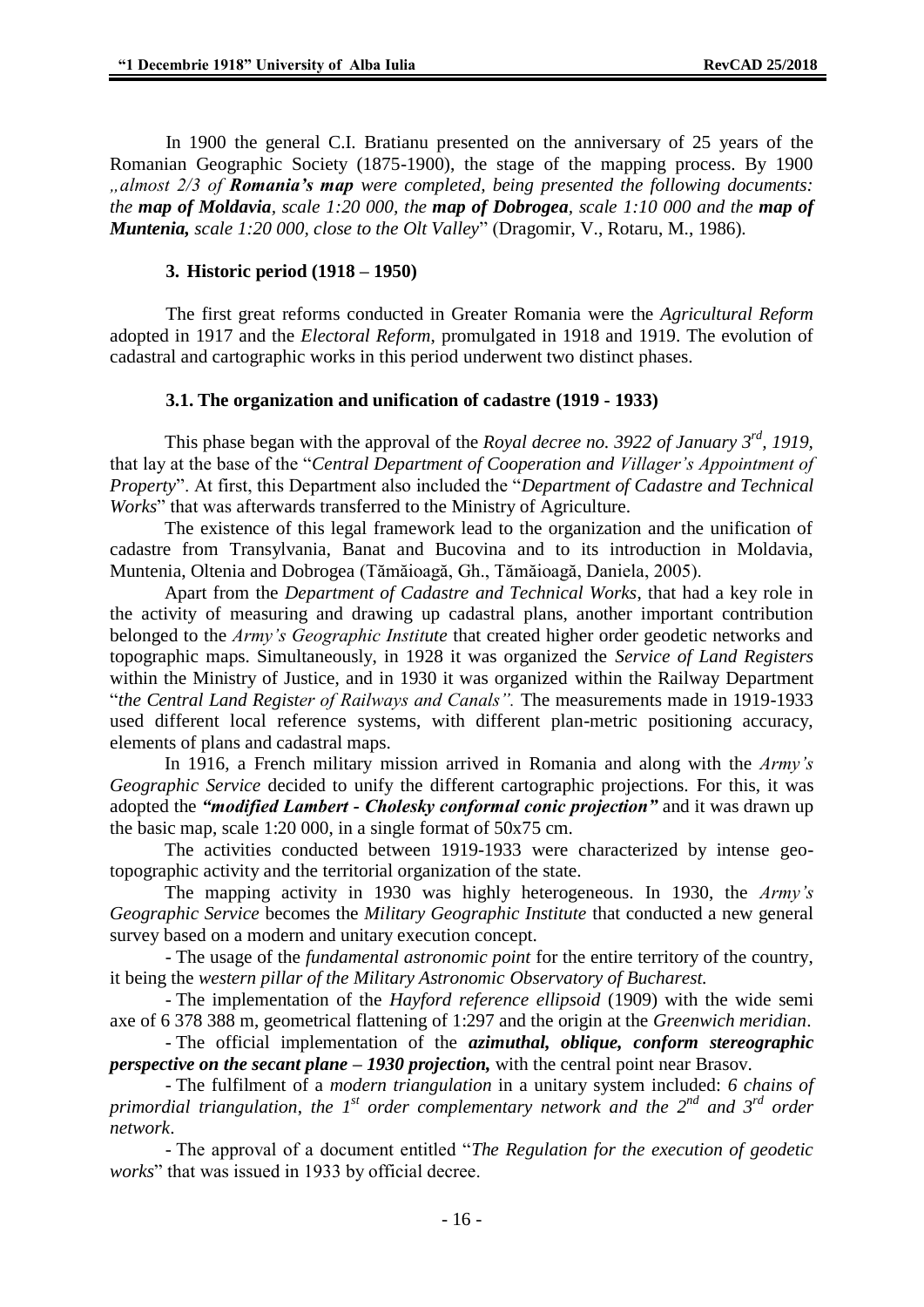### **3.2. The beginning of modern cadastre and land registration (1933 - 1950)**

This stage started with the legalization of how cadastre and land register were organized and implemented based on *Law no. 23 of April 10th, 1933* for the "*Organization of cadastre and the introduction of land register in the Old Kingdom".* With this legal base it was conceived a unitary geodetic network for the execution of measurements and for creating the methodology for drawing up plans and cadastral registers (Badea, Gh., Folfă, I., 2002).

The administrative organization of the territory that stood for the Greater Romania also known as "*Reunited Romania*" [\(https://ro.wikipedia.org/wiki/Rom%C3%A2nia\\_Mare\)](https://ro.wikipedia.org/wiki/Rom%C3%A2nia_Mare), with the *total surface* of 295 641 km<sup>2</sup>, included 10 historic regions that were divided into *70 counties* (Fig. 2).



Fig. 2. The historic regions and counties of Greater Romania (1918 - 1940)

At the beginning of this stage it was stipulated the execution of these cadastral works in Muntenia and Dobrogea and afterwards in Moldavia and Oltenia, simultaneously with the actualization of the ones existing in Bucovina, Transylvania and Banat. In the first 10 years (1933 – 1943) the *"Technical cadastral norms"* of Transylvania were used. Based on the experience accumulated in those 10 years, in 1943 were drawn up the "*Norms for the introduction of cadastre"*.

The real estate advertisement was introduced with the *Law no. 23/1933* by *Decree no. 115 of April 17th 1938* on the "*Modification of the provisions on land register"*. From the works conducted in Ilfov County, there are mentioned 78 cadastral territories with the surface of 160 426 hectares. The official cadastral documents included: *the fundamental geodetic sheet,* scale 1:25 000 and the *topographic sheet/cadastral sheet* scale 1:10 000.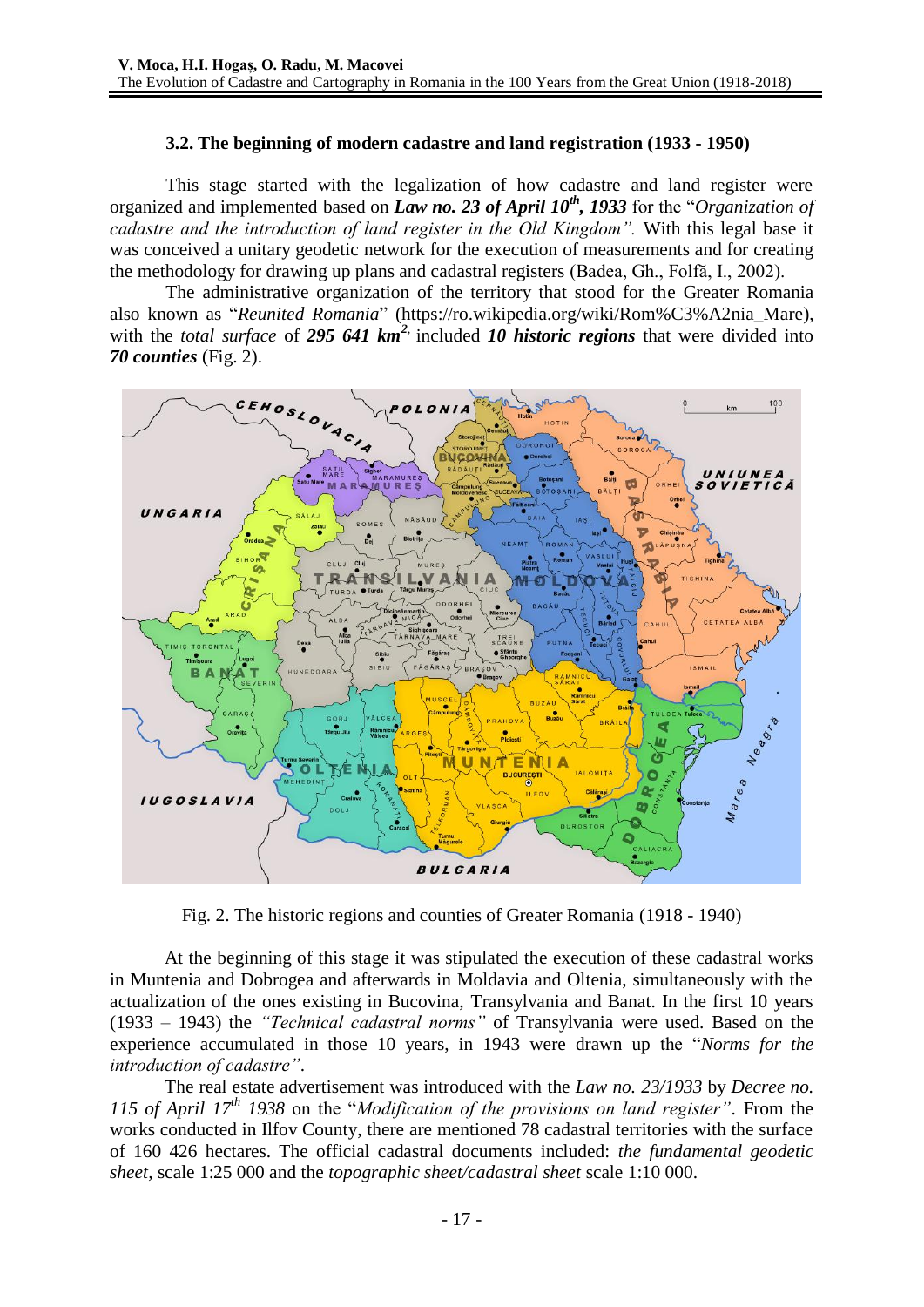Between 1944 and 1950, the cadastral activity stagnated because of the measurements and the parcelling process caused by the temporary appointment of property of peasants and, the lack of financial resources dedicated to cadastre, respectively (Moca, V., Ilioi, D., 1998).

The balance of cartographic representations for the territory of Romania from 1946 included most of the country's territory, except for an area of *7 500 km<sup>2</sup>* from the north of Oltenia. In this area it was used the *topographic map*, with cartographic representations from the time of the ruler Barbu Stirbei, 70 years old.

#### **4. Historic period (1951 – 1989)**

The first activities from this period include the institutional and organisational frame of institutions specialized in the field of terrestrial measurements and cadastre. The evolution of cadastral and cartographic works from this period recorded a first stage (1951-1970) that included works of "*land registration*". The next stage (1971-1989) included the actual "land cadastral" works.

### **4.1. Records of land registration (1951 - 1970)**

The institutional and organizational context of land and cadastral measurements included numerous transformations and reorganizations, the most representative ones being:

• On June 28<sup>th</sup>, 1950, the *Military Geographic Institute* is reorganized as the *Military Institute of Topography* with four specialized departments:

On January 15th, 1951, *Military Institute of Topography* became the Military Topographic Division, with six specialized departments.

• By *Order no. 81 from February 10<sup>th</sup>*, 1958 issued by the Ministry of Agriculture and Forestry it was organized the *National Centre of Photogrammetry* coordinated by the *General Direction of Geodesy and Real Estate Organisation.* 

 In April 1962, the *National Centre of Photogrammetry* becomes the "*Sector III Photogrammetry*", within the Institute of Agricultural Studies and Projections.

 In 1966, the *National Centre of Photogrammetry* becomes an independent unit of the Superior Council of Agriculture.

 In 1970, the *National Centre of Photogrammetry* undergoes various changes as it is included into a unit of national interest, known as the "*Institute of Geodesy, Photogrammetry, Cartography and Land Organization*, with four basic sectors.

The legal frame for "*land registration*" was regulated by *Decree no. 281/1955,* published based on HCM 1240/1955. This Law intended, mainly, the merging of agricultural land from the collectivization period. For this there were drawn up "*land registration*" graphics and registers under the coordination of the Higher Council of Agriculture. The "*land registration*" activity conducted between 1955-1968 was not a coherent cadastral system although there were created a series of basic technical elements (Moca, V., Ilioi, D., 1998).

The *Law no. 12/1968* on the "*Defence, preservation and use of agricultural land*" regulated a number of technical aspects of the agricultural real estate and the manner of introducing the land registration activity. The specialized department from the Ministry of Agriculture and Food Industry was named "*The Department of Real Estate and Cadastre*", and in the counties there were organized "*Offices of Cadastre and Real Estate Organization*".

The topographic, geodetic, photogrammetric and cartographic activity from this period consisted in the modernization of geodetic networks and the elaboration of the map.

The cartographic documentation was made using the *"Gauss-Krüger Conform Transverse Cylindrical Projection"*. This projection was introduced in 1951 along with the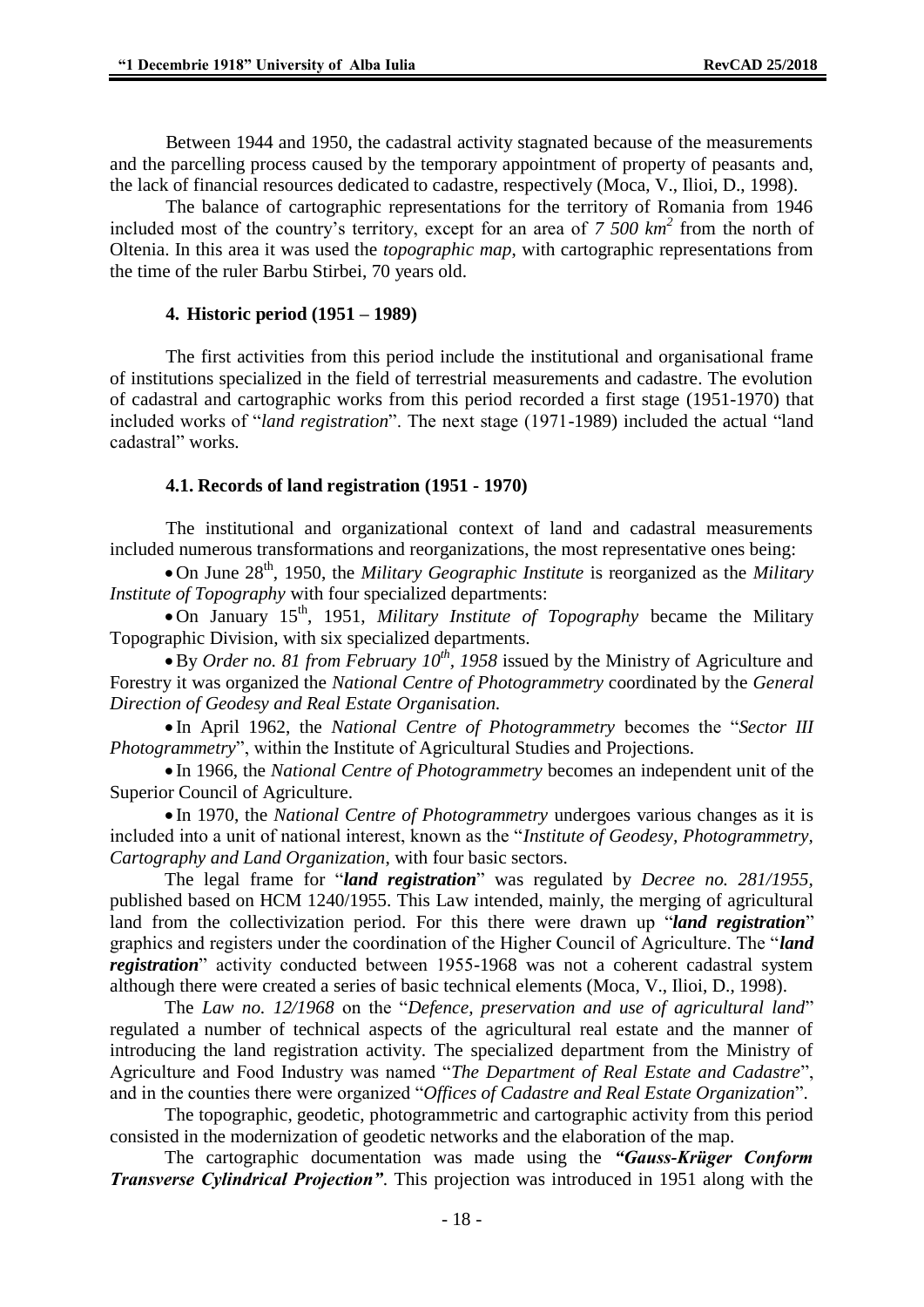*Krasovski-1940 reference ellipsoid with the fundamental astronomic point in Pulkovo-Russia, that was defined using the* "*1942 system of coordinates".*

The Gauss-Krüger projection was used between 1951-1973 for drawing up basic plans and topographic maps (Moca, V., Chirilă, C., 2002).

*Basic topographic plan,* scales 1: 5 000 and 1: 10 000.

*Basic topographic map*, scale 1: 25 000, printed in 7 colours, was made in the following phases: 1951 – 1959, the first edition ("*classical map*"); 1970 – 1990, the second edition (*"modernized map*") and from 1991, it was made the third edition, as a *"digital map*" for the entire territory of the country (Fig. 3).

Gauss - Krüger Projection Baltic Sea - Quota system



Fig. 3. Basic topographic map sheet, scale 1:25 000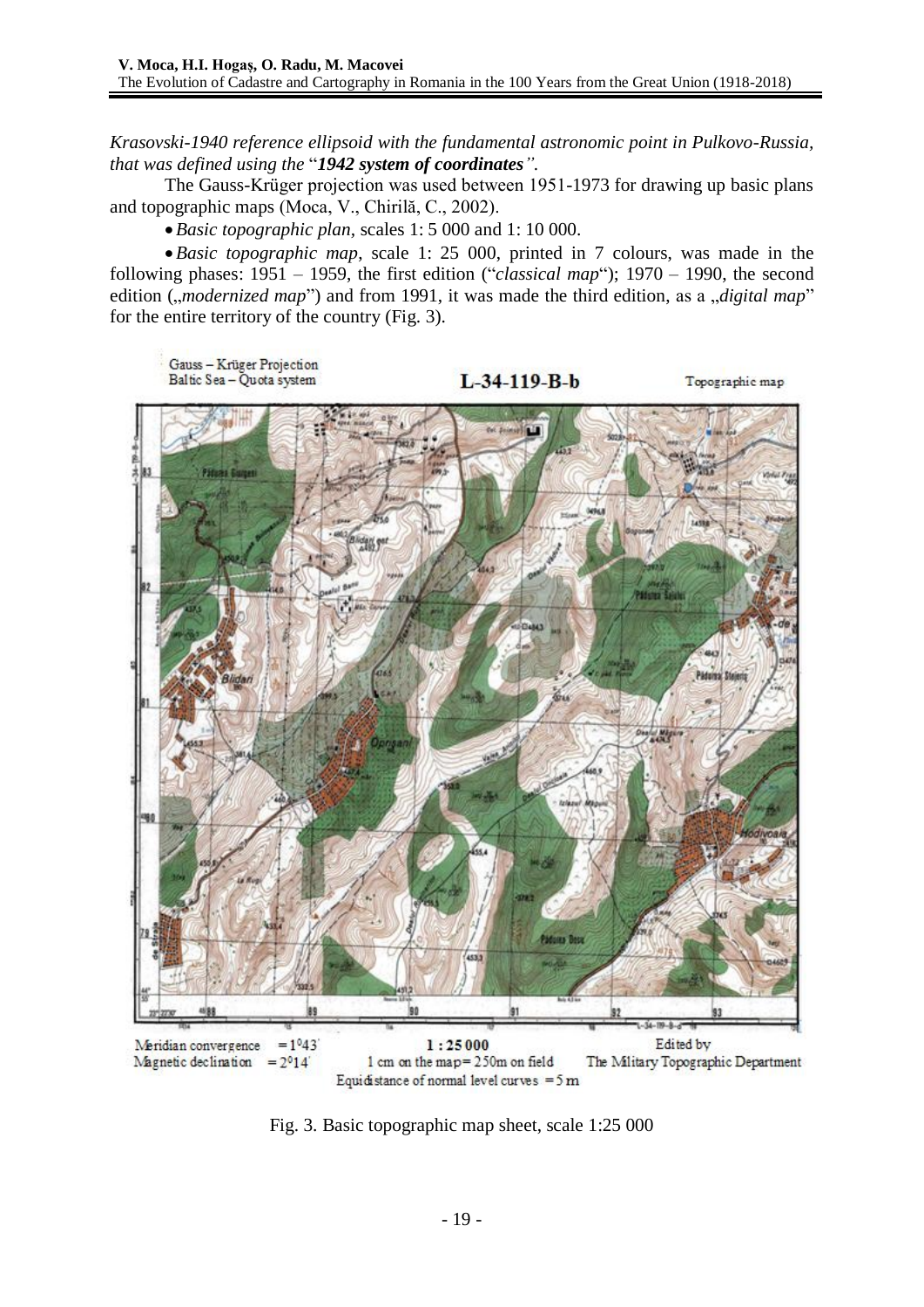#### **4.2. Cadastral works period (1971 - 1989)**

The legal context for the execution of geodetic, topographic, photogrammetric and cartographic works as well as the use of data and documents resulted from the cadastral real estate activity was regulated by *Decree no. 305/1972*.

The inventory of agricultural land that started in 1968 was continued by *Law no. 59/1974,* which stayed at the base of the "*annual agricultural fund balance*". This law focused mainly on the patrimony of the agricultural real estate belonging to the state and the cooperatives. At the same time, it was limited the legal circulation of real estates, considering legal inheritage the only way for obtaining them.

For the execution of cartographic products there were used: the *azimuthal, stereographic, oblique, conform perspective on the unique secant plan projection – 1970*, adopted in 1973, and the *Krasovski-1940 reference ellipsoid*. From the documentations made since 1965 it is mentioned the basic topographic plan, scales 1:5 000 and 1:2 000 made for almost 90% of the country (Moca, V., Chirilă, C., 2002).

At the same time, it was created and updated the basic topographic map, scale1:50 000 and it was obtained a partial representation of the basic cadastral map, scale 1:25 000. The existent cartographic base, mainly at scale 1:5000 and partly at scale 1:2 000, was used as graphic support for cadastre and technical documentation by various economic sectors.

### **5. Present period (1990 – 2018)**

After the fall of the communist regime in Romania there have been promulgated first a set of regulations and normative acts concerning the property right (1990-1995). Afterwards it continued with the legiferation of the organizational structure of cadastre as an institution. The purpose was the introduction of a modern cadastre meant to ensure the consolidation of property (1996-2014). Simultaneous to developing the general and unitary cadastre and land registration system, it continued with the implementation of the National Program of Cadastre and Land Registration (2015-2023).

#### **5.1. The stage application of the Law on Agricultural Land no. 18/1991**

Among the modifications that occurred in the first years (1990-1995) there are mentioned, first of all, the general legal frame on public and private property, attribution of the property right and the legal transfer of real estates. The first regulations adopted in the field of property were mentioned in *Romania's Constitution from 1991*. At the same time, it was promulgated the *Law of Local Public Administration no. 69/1991*, *the Civil Code and the Code of civil* procedure, modified and subsequently completed.

With the *Law on Agricultural Land no. 18/1991* it was regulated both the legal frame of acquiring the public or private property right as well as the legal transfer of real estates.

Based on the provisions of the *Law on Agricultural Land no. 18/1991* with the subsequent modifications and completions, the property titles were awarded and they were put into practice. The total surface subjected to the process of assigning the property right was initially of almost *8 million hectares*. This law was modified and completed especially between 1991 and 2000 by a set of legal provisions that represented the base for the property right. The Law no. 18/1991 was completed and republished with Law no. 169/1997 that included the legal norms on private and public property over real estates. This new configuration of the parcels requires new cadastral plans, scale 1:2 000 for the nonincorporated areas and 1:1 000 or 1:500 for the localities (Moca, V., Ilioi, D., 1998).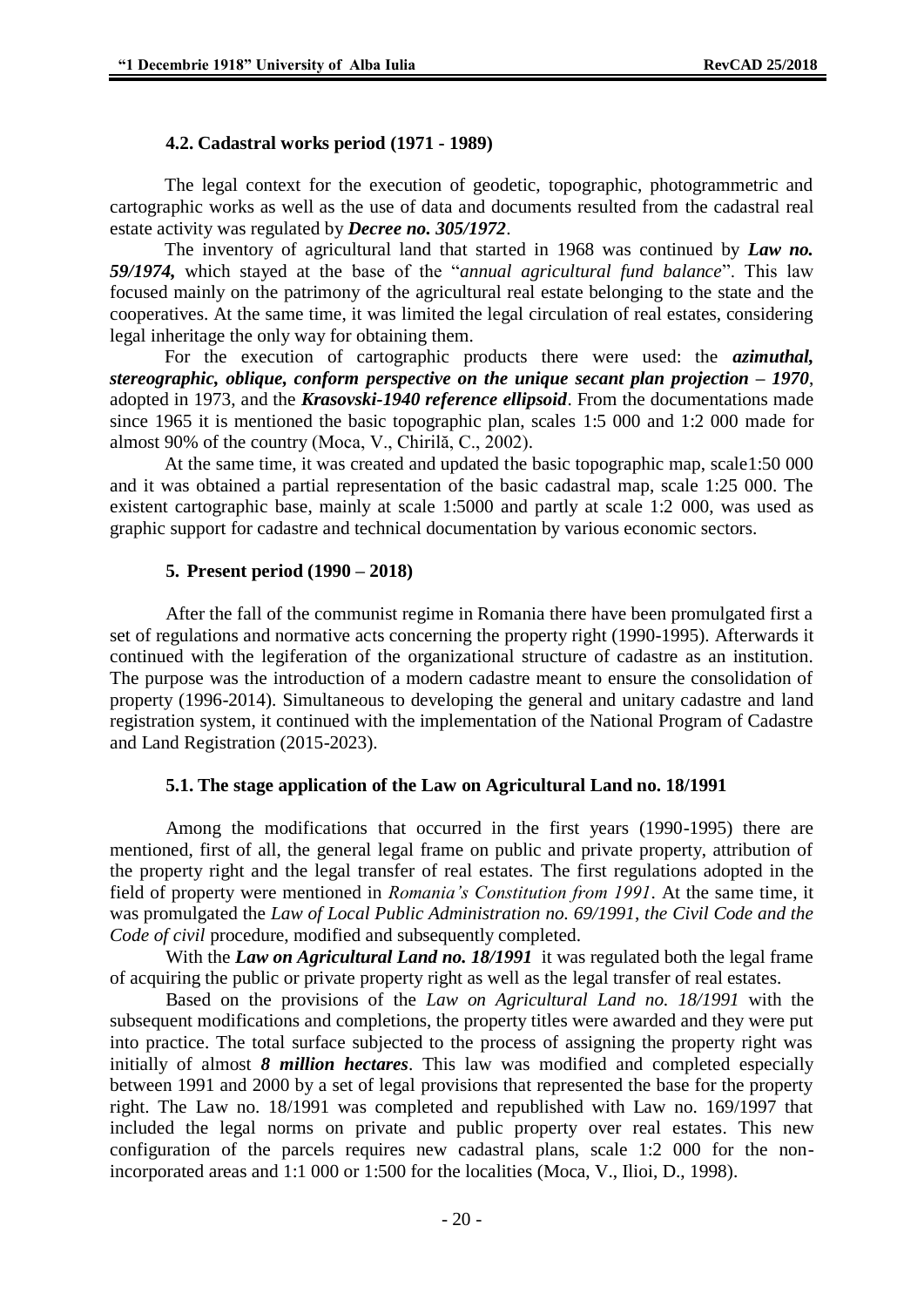### **5.2. The stage of cadastre and real estate advertisement (Law no.7/1996)**

This stage begins with the apparition of *Law no. 7/1996* referring to the general cadastre and real estate advertisement which with its content ensures a unitary registration system of properties from technical, economic and legal point of view.

The legal and organizational frame of cadastre and land registration was approved with the *Law on cadastre and real estate advertisement no. 7 from March 13th 1996* published in the *Official Gazette no. 61 from March 26th, 1996*.

The importance of the general regime of cadastre and real estate advertisement was pointed out by three key arguments (Rotaru, M. Anculete, G., 1996):

The law represented an older dream of the specialists in terrestrial measurements.

The Law represented a key moment in developing the legal and constitutional frame for the introduction of cadastre and real estate advertisement.

The Law represented an essential requirement for implementing and accelerating the reform in the field of cadaster, geodesy, cartography and real estate advertisement.

The Law 7/1996 regulated the registration of the two distinct institutions of cadaster, *the technical institution and the legal institution of the new land registers.* Simultaneously*,* it was intended to obtain a unitary cadastral and real estate advertisement system to replace the systems used for this purpose in a non-uniform manner.

The *Law no.7/1996 on cadaster and real estate advertisement* underwent numerous modifications and completions that were republished in the Official Gazette in the 20 years that passed from the first promulgation (1996-2016). From the subsequent modifications and completions there are mentioned the ones published in the *Official Gazette no. 201 from March* 3<sup>*rd*</sup>, 2006. Based on *article 1* and its four paragraphs from Law no. 7/1996 there have been defined the fundamental notions for the completion of the general cadaster*.*

*Real estate advertisement (art. 17, par. 1)* based on the registration system of the general cadaster focuses on the registration into the land register of the legal documents and acts referring to the real estates from the same administrative territorial unit.

The republished form *of Law no.7/1996* in the *Official Gazette, part one, no. 720 from September 24th, 2015 and its consolidated form from July 12th, 2016* presented a series of rectifications to the regime of the general cadastre and real estate advertisement.

Based on article 1 and its seven paragraphs from Law no.7/1996 that have been updated on July  $12<sup>th</sup> 2016$ , the basic notions have been defined.

*Cadastre and land register* represent a unitary and compulsory system of technical, economic and legal record of national importance of all real estates.

 *The cadastre* accomplishes the identification, measurement, description and registration of real estates in cadastral documents and their representation on maps and cadastral plans.

 *The land register* includes the description of real estates and the registration of real estate legal rights, personal rights, acts, facts or legal relations.

The *record of the real estates* registered in the cadastral plan and in the land register is updated ex-officio, at the request of the interested parties.

 *The real estate* was presented as the land with or without constructions, from the territory of an administrative-territorial unit, with one or more owners.

The *real estate* is registered in the land register.

The *basic entities* of this system are the *real estate and the owner*

*The real estate advertisement (article 1, paragraph 1)* based on the cadastral records focuses on the registration in the land register of the documents and legal acts referring to the real estates from the same administrative – territorial unit.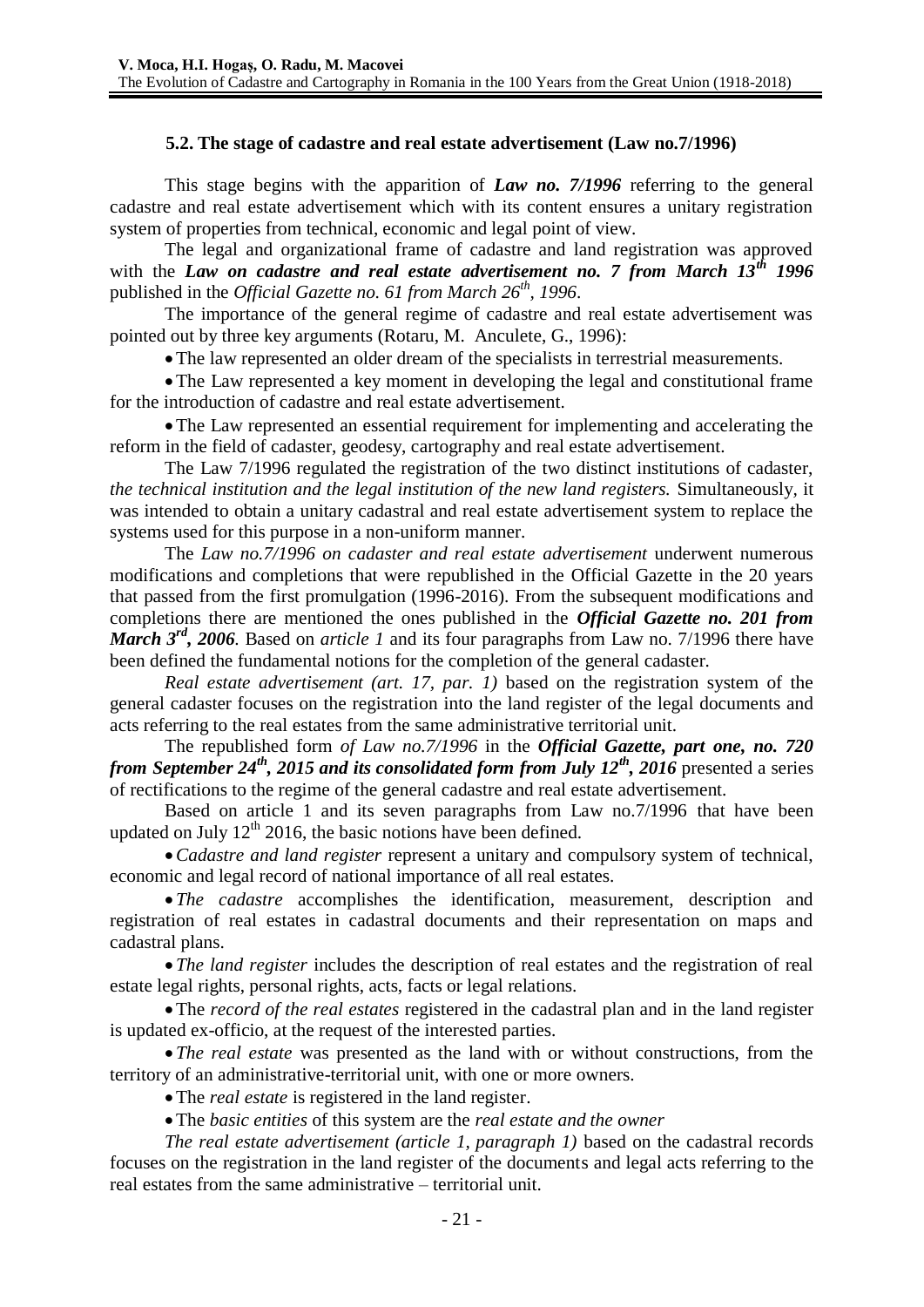**The National Cartography Centre** with more than 50 years of activity had a key role in developing the national cartographic fund. The actualization of cartographic representations, in digital and analogic format, materialized into: *basic topographic and cadastral plans, basic topographic and cadastral maps* (Fig. 4).



Fig. 4. Basic topographic map sheet, scale 1:50 000

The drawing up of the *basic topographic plan* included the following structure of cartographic representation from the total surface of the country: *12% scale 1:2000; 75% scale 1:5000 and 3% scale 1:10 000*, with territories situated in the Danube Delta and in the mountain area. The drawing up and the actualization of the map consisted of the following cartographic elements: the *basic cartographic map*, scale 1:50 000, *basic cadastral map,* scale 1:50 000 and partly, at scale 1:25 000.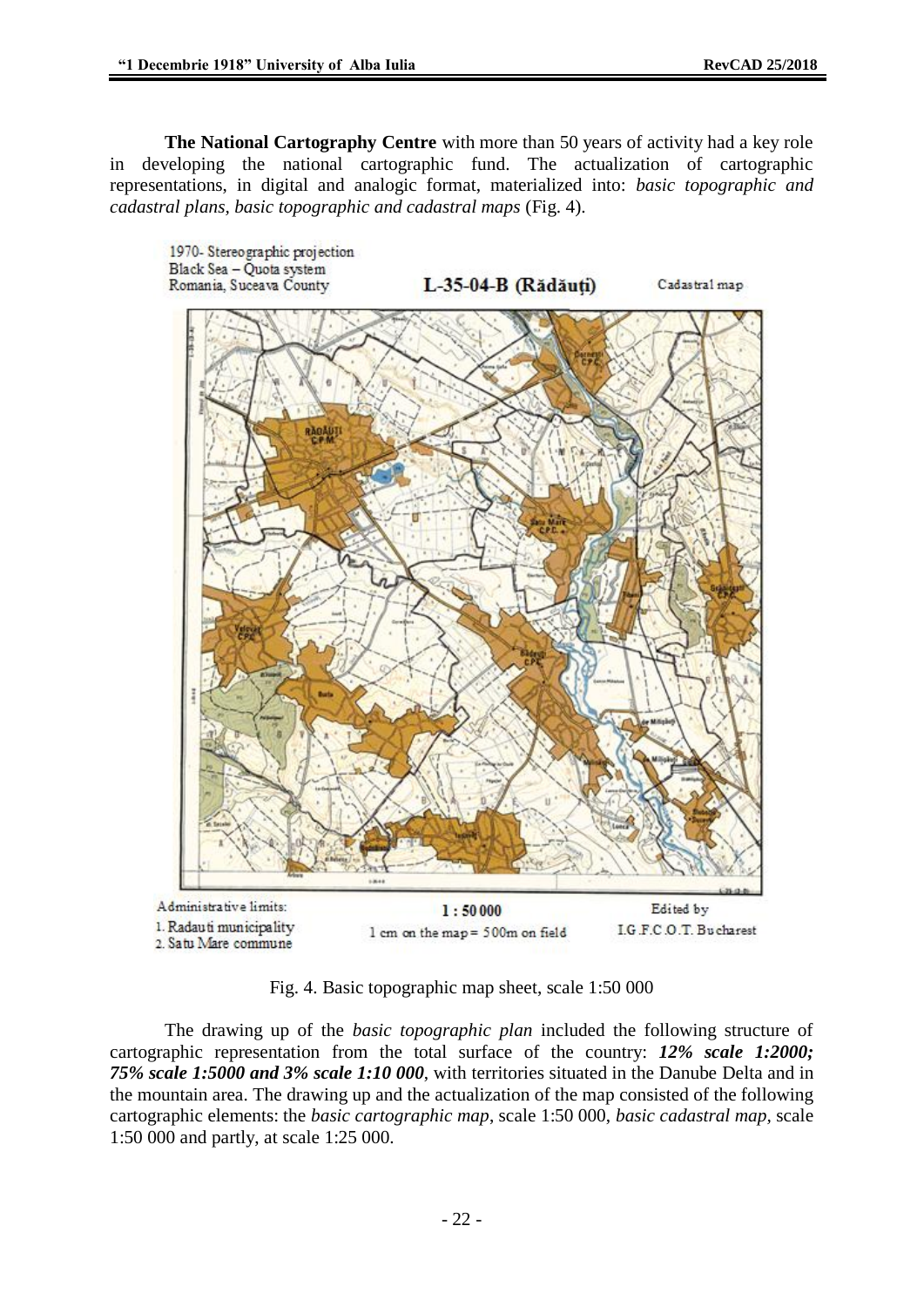The *drawing up and the actualization of cartographic products*, in digital format, included: the topographic plan, scale 1:5 000, for the areas of natural hazards and the limits of territorial-administrative units.

*The digital model of the land for Romania* based on the representation of the relief using level curves extracted from the basic topographic map, scale 1:50 000.

The ongoing stage includes the completion of the unitary cadastral and real estate system at national level, according to the requirements of the legal property rights. For the graphic representation of the limits of the real estates, new cadastral plans are taken into consideration. The numerical cartography scales are: 1: 1 000, for urban areas; 1:2 000, for rural areas and areas with very small parcels; 1:5 000, for large agricultural areas and 1: 10 000, for subalpine areas and alpine areas with forests.

## **5.3. The National Program of Cadastre and Land Registration (2015 - 2023)**

The works for the introduction of the unitary cadastral and land register system are conducted at the level of cadastral sectors and all real estates from the entire country (*Law no. 7/1996*). The implementation and the completion of specialty works helps create the cadastral plan and the registration of real estates in the land register.

The implementation of the integrated cadastre and land register system involves at national level *3,181 administrative-territorial with*: *103 municipalities, 217 cities and 2,861 communes with 12,957 villages* (Romanian Statistical Yearbook, 2017)

The ongoing *National Cadaster and Land Registration Program*, financed by the National Agency of Cadaster and Real Estate Advertisement is to be implemented by 2023.

This program is the strategical document regulated by the *Law of cadaster and real estate advertisement no.7/1996*, with the subsequent modifications and by the *Resolution of the Government no. 294/2015.* With the completion of this program is accomplished the free of charge registration of real estates in the integrated cadaster and land register system.

The works related to the systematic cadaster are conducted at the level of the entire area of an administrative-territorial unit, or only at the level of some cadastral sectors.

The systematic registration of real estates at the level of cadastral sectors is conducted by specialized providers, according to the legislation and the technical norms in force promulgated by *Order no. 979/05.08.2016* [\(http://www.ancpi.ro/\)](http://www.ancpi.ro/). After the free of charge registration of the real estates it is obtained the certificate for the registration in the land register of the owners or their heirs (Hogaş, H., I., Bofu, C., 2018).

With the financial resources allocated between 2016 - 2017 by the *National Agency of Cadastre and Real Estate Advertisement* there have been completed cadastral works including the systematic registration at the level of the basic administrative - territorial units and cadastral sectors.

The present stage of the systematic registration process on *September 12th, 2018* indicated their completion in *57 administrative territorial* units from 20 counties. At the same time, there have been completed the works of systematic registration for *1,470 cadastral sectors*, situated in 595 administrative units, from 38 counties [\(http://www.ancpi.ro/pnccf/\)](http://www.ancpi.ro/pnccf/).

In Suceava County the systematic cadastral registration works have been completed for the entire surface of *Moara and Humor Monastery* communes**.** The two basic administrative-territorial units cover *14,0963 ha*, the territory of Moara commune being of *4,1891 ha* and that of Humor Monastery, of *9,9072 ha*, respectively (Moca, V., et al., 2018).

At the level of cadastral sectors there have been completed partial works of systematic registration in 10 administrative units, and presently, this activity is in process in 33 administrative units.